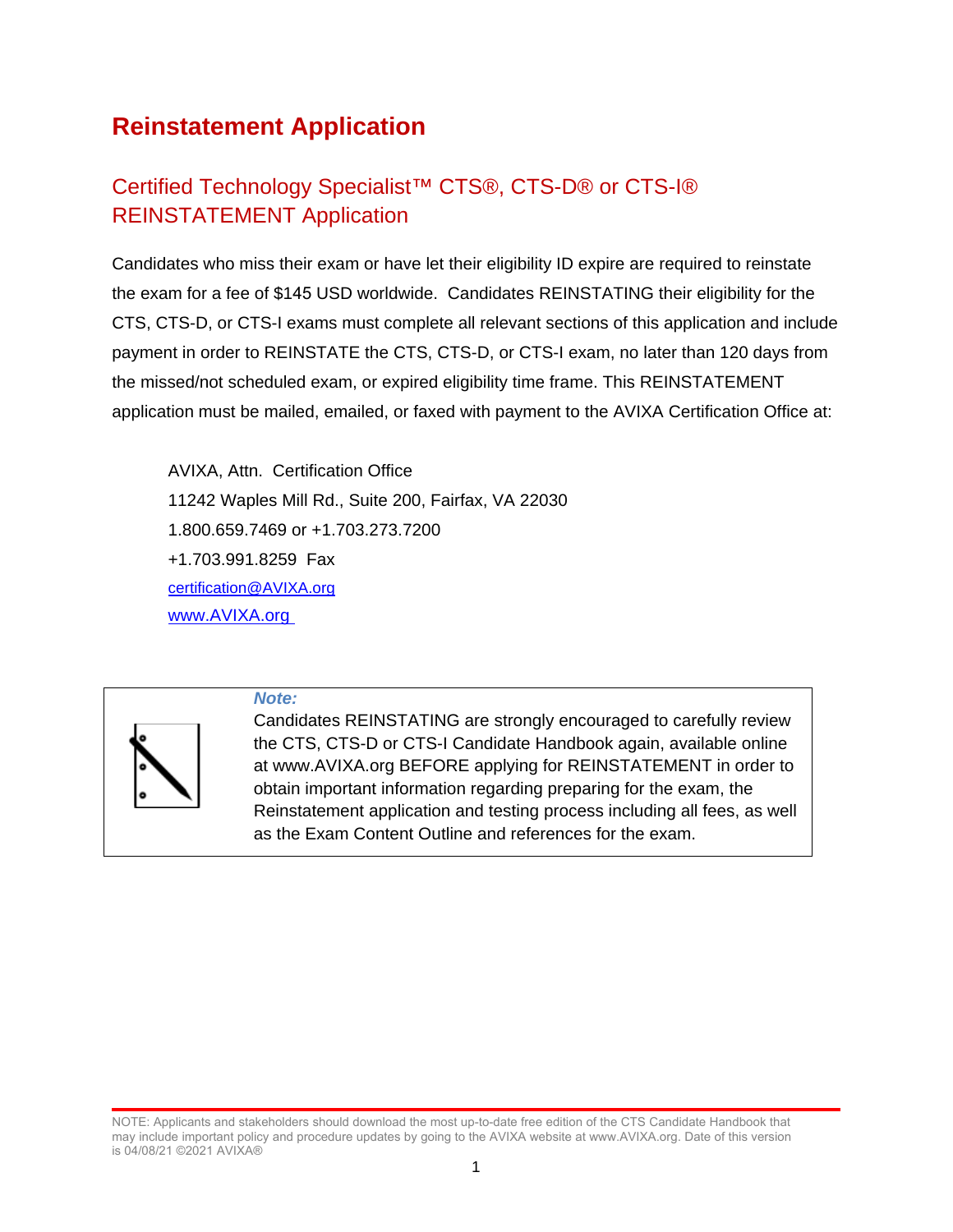### Applicant Information – Please Print

First (Given) Name \_\_\_\_\_\_\_\_\_\_\_\_\_\_\_\_\_\_\_\_\_\_\_Last (Family) Name \_\_\_\_\_\_\_\_\_\_\_\_\_\_\_\_\_\_\_\_\_



### *Important Note:*

Name must match your government issued identification that will be presented at the testing center. Failure to do so will result in being denied exam access

| Reinstating for: | $\Box$ CTS | $\Box$ CTS-D | $\Box$ CTS-I |  |
|------------------|------------|--------------|--------------|--|

Special Accommodations Request:  $\Box$  Yes  $\Box$  No



### *Note:*

*If yes, you must complete the Request for AVIXA Examination Special Accommodations AND AVIXA (CTS, CTS-D, CTS-I) Examination Healthcare Documentation of Disability Related Needs found in the Candidate Handbooks online at [www.AVIXA.org/certification](http://www.infocomm.org/certification) and email, mail, or fax it to the AVIXA Certification Office a minimum of 45 days prior to your desired testing date.*

## REINSTATEMENT ONLY Examination Fees

|        | USD         | <b>Euro Member/Non-</b> | <b>GBP</b>  | <b>AUD</b>  |
|--------|-------------|-------------------------|-------------|-------------|
|        | Member/Non- | <b>Member</b>           | Member/Non- | Member/Non- |
| Retest | 145         | 130                     | 110         | 195         |

NOTE: Applicants and stakeholders should download the most up-to-date free edition of the CTS Candidate Handbook that may include important policy and procedure updates by going to the AVIXA website at www.AVIXA.org. Date of this version is 04/08/21 ©2021 AVIXA®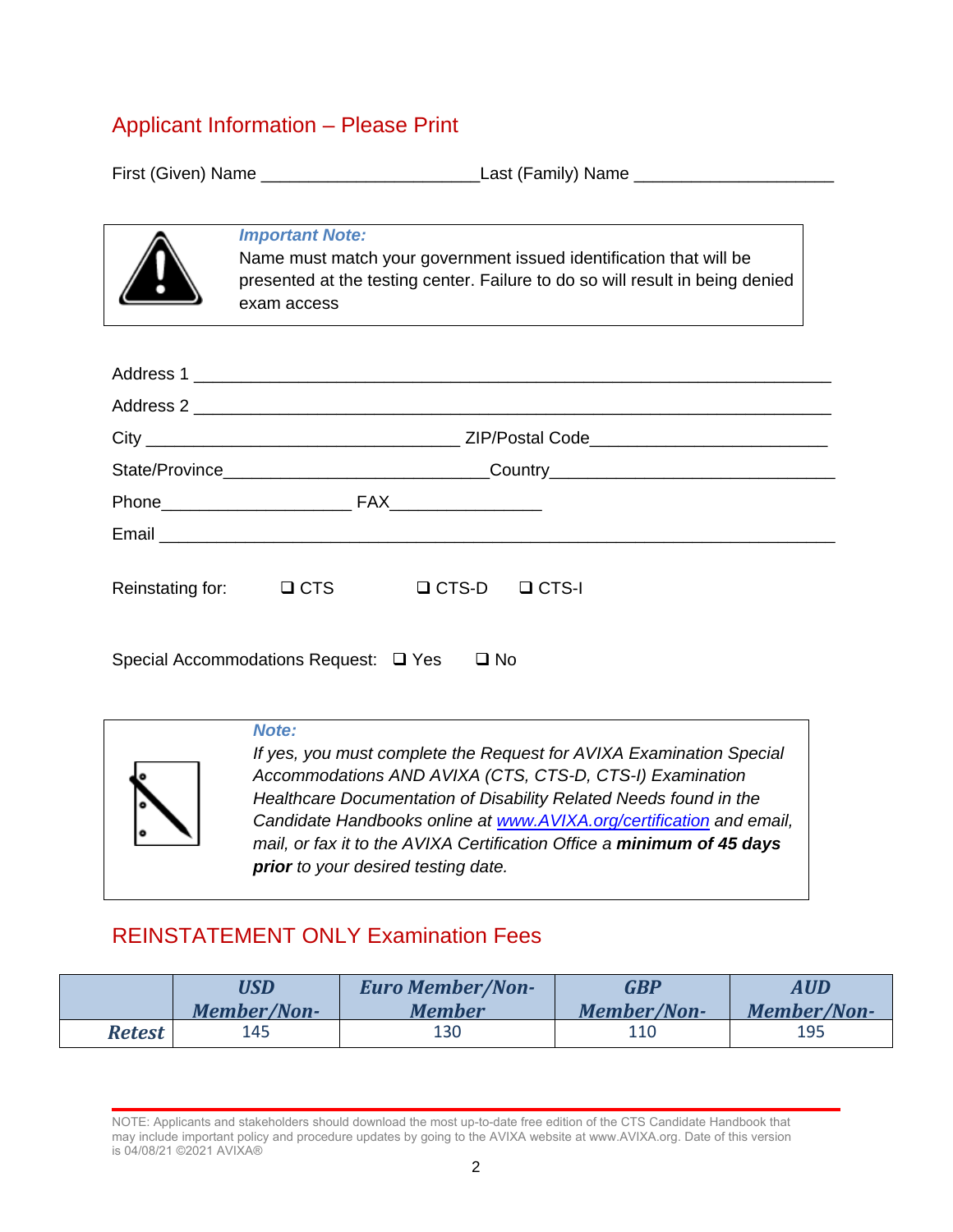## REINSTATEMENT ONLY Agreement and Signature

- I authorize the Certification Committee to obtain any background information necessary to verify the accuracy and completeness of my responses to all questions contained herein.
- I understand that Certification Committee may audit candidate applications to verify experience or education either prior to or after an examination is taken, or after the results are announced. I agree to cooperate with such audit and further understand that providing false information for verification of experience or education, or having others to do so is a violation of the CTS Code of Ethics and Conduct and may result in sanctions.
- I hereby certify that I have read all portions of this application and the CTS Candidate Handbook and believe myself to be in compliance with all admission policies related to the CTS examination. The information I submit on this application and any documents I have enclosed or forwarded are complete, true and correct to the best of my knowledge and belief.
- I agree to immediately inform the certification office of all changes to the information included in this application while I am an applicant, and for as long as I am certified by the Certification Committee.
- I hereby attest that I am personally taking the CTS examination I have applied for, solely for the purposes of CTS certification. I further understand that I am prohibited from transmitting information regarding examination questions or content in any form to any person or entity, and understand that failure to comply with this prohibition may result in my certification being revoked and/or legal action being taken against me.
- I have read, understand, agree to be bound by the certification-related policies and procedures and Code of Ethics and Conduct promulgated by the Certification Committee. I understand and agree that my failure to abide by the Certification Committee's policies and procedures and Code of Ethics and Conduct shall constitute grounds for rejection of my application or denial or revocation of my certification.
- I understand that if successful I will be listed in the online Certification Committee's professional certification registry; however, if in the future if I should not want to continue to be listed in the online registry, that I should send an email request stating such to certification@AVIXA.org or fax/mail the request to the certification office. I understand that even if my credentials are not listed in the online directory, AVIXA will continue to verify credentials upon request.
- I agree to give the Certification Committee and its agents and contractors permission to contact me by U.S. mail, electronic mail, facsimile, or through other media on matters that the Certification Committee believes may be of importance to me. Should I wish to be taken off the AVIXA mailing list in the future, I will send an email request stating such to certification@AVIXA.org, or fax/mail the request to the AVIXA certification office.

 $\Box$  I have read, understand, and agree to the terms above. (Please check box and personally sign or type name and date below as your electronic signature of agreement if this application is submitted other than by mail).

Signature: \_\_\_\_\_\_\_\_\_\_\_\_\_\_\_\_\_\_\_\_\_\_\_\_\_\_\_\_\_\_\_\_\_\_\_\_\_\_\_\_\_\_\_\_ Date:\_\_\_\_\_\_\_\_\_\_\_\_\_\_\_\_\_\_

NOTE: Applicants and stakeholders should download the most up-to-date free edition of the CTS Candidate Handbook that may include important policy and procedure updates by going to the AVIXA website at www.AVIXA.org. Date of this version is 04/08/21 ©2021 AVIXA®